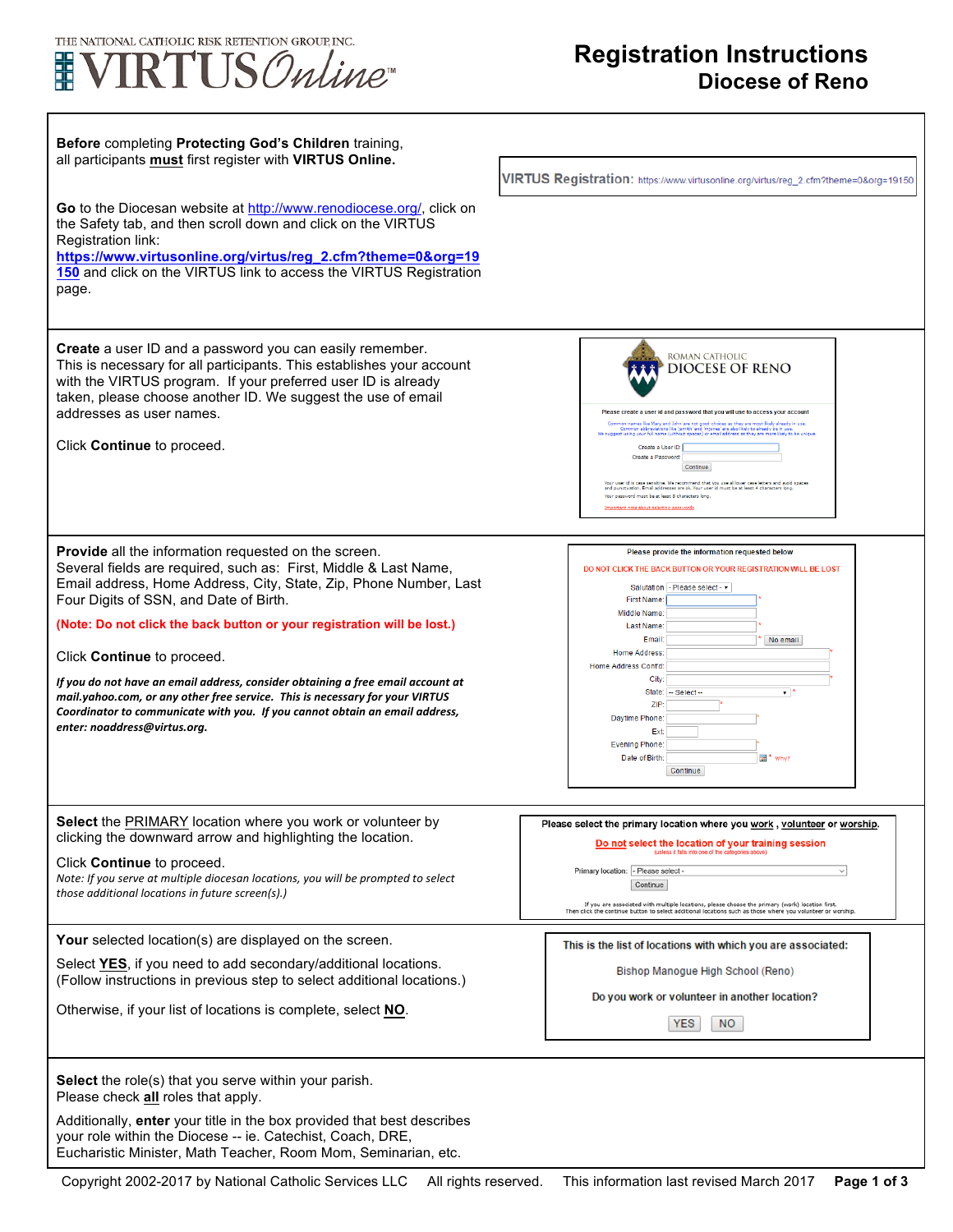

## **Registration Instructions Diocese of Reno**

| Click Continue to proceed.                                             | Please select the roles that you play within your diocese                                                                                        |
|------------------------------------------------------------------------|--------------------------------------------------------------------------------------------------------------------------------------------------|
|                                                                        | Please check all that apply. You must select at least one role                                                                                   |
|                                                                        | <b>Candidate for ordination</b><br>Employee (Parish/Parochial)<br>Deacon<br><b>Parent</b>                                                        |
|                                                                        | Educator<br><b>Priest</b><br><b>Employee (Diocesan/Eparchial)</b><br><b>Volunteer</b>                                                            |
|                                                                        | If you have a title within your diocese, please enter it below.                                                                                  |
|                                                                        | If you do not have a title, please briefly describe what you do for the diocese.                                                                 |
|                                                                        | <b>Title or Diocesan function:</b>                                                                                                               |
|                                                                        | Continue                                                                                                                                         |
|                                                                        |                                                                                                                                                  |
| Please select any additional roles that you are associated with in the | Please select any additional roles that you play within your diocese                                                                             |
| diocese, parish or school.                                             | Please check all that apply.                                                                                                                     |
|                                                                        |                                                                                                                                                  |
| Click Continue to proceed.                                             | Catechist<br><b>Parishes</b>                                                                                                                     |
|                                                                        | □ Seminarian<br>∩<br>Coach                                                                                                                       |
|                                                                        | Continue                                                                                                                                         |
|                                                                        |                                                                                                                                                  |
|                                                                        |                                                                                                                                                  |
|                                                                        |                                                                                                                                                  |
| Please answer the three questions presented.                           |                                                                                                                                                  |
|                                                                        | Are you a parent or guardian of a child under 18?                                                                                                |
| Click Continue to proceed.                                             | O Yes<br>$\circ$ No                                                                                                                              |
|                                                                        |                                                                                                                                                  |
|                                                                        | Do you interact with, work with or come into contact with minors and/or vulnerable adults<br>of this archdiocese/diocese/religious organization? |
|                                                                        | ○ Yes<br>$\circ$ No                                                                                                                              |
|                                                                        | Do you manage, supervise or oversee employees or volunteers on behalf of this                                                                    |
|                                                                        | archdiocese/diocese/religious organization in any capacity?<br>○ Yes                                                                             |
|                                                                        | $\bigcirc$ No                                                                                                                                    |
|                                                                        | Continue                                                                                                                                         |
|                                                                        |                                                                                                                                                  |
|                                                                        |                                                                                                                                                  |
|                                                                        |                                                                                                                                                  |
| All registrants must please read the Diocese of Reno, Code of          |                                                                                                                                                  |
| Conduct.                                                               | Diocese of Reno, NV                                                                                                                              |
|                                                                        | Policy on Sexual Misconduct - Diocese of Reno                                                                                                    |
| Download the Code of Conduct by clicking the PDF icon. Once the        |                                                                                                                                                  |
| download and reading is complete, close the screen and return to       |                                                                                                                                                  |
| the VIRTUS registration screen.                                        |                                                                                                                                                  |
| To proceed, please provide your electronic signature and today's       | <b>PDF</b>                                                                                                                                       |
| date.                                                                  | Policy on Sexual Misconduct - Diocese of Reno                                                                                                    |
|                                                                        | The undersigned hereby acknowledges receipt<br>on the date written below of a copy of the Policy                                                 |
| Click Continue to proceed.                                             | on Sexual Misconduct promulgated by the<br>Diocese of Reno, revised as of October 27, 2016.                                                      |
|                                                                        | I acknowledge that if any questions are raised<br>when I read this policy. I will contact the Diocesan                                           |
|                                                                        | Personnel Administrator. I furthermore agree to<br>conduct myself in accordance with said policy.                                                |
|                                                                        | e provide an electronic signature to confirm you have read<br>the Diocese of Reno Policy on Sexual Misconduct:                                   |
|                                                                        | (John D. Smith)<br>Full Name (first, middle and last)*                                                                                           |
|                                                                        | (mm/dd/yyyy)<br>Today's Date*:                                                                                                                   |
|                                                                        | Continue                                                                                                                                         |
|                                                                        |                                                                                                                                                  |
|                                                                        |                                                                                                                                                  |
| Please answer Yes or No to:                                            |                                                                                                                                                  |
|                                                                        | Have you already attended a VIRTUS Protecting God's Children Session?                                                                            |
| Have you already attended a VIRTUS Protecting God's Children           | <b>YES</b><br>NO.                                                                                                                                |
| Session?                                                               |                                                                                                                                                  |
|                                                                        |                                                                                                                                                  |
|                                                                        |                                                                                                                                                  |
|                                                                        |                                                                                                                                                  |
| If you chose NO during the previous step, you will be presented with   |                                                                                                                                                  |
| a list of upcoming VIRTUS Protecting God's Children instructor-led     |                                                                                                                                                  |
| sessions scheduled for the Diocese of Reno.                            |                                                                                                                                                  |
|                                                                        |                                                                                                                                                  |
| When you find the instructor-led session training you wish to attend,  |                                                                                                                                                  |
| click the circle -- and then click Complete Registration.              |                                                                                                                                                  |
|                                                                        |                                                                                                                                                  |
| If you chose YES, you will be presented with a list of all instructor- |                                                                                                                                                  |
| led VIRTUS sessions conducted in the Diocese of Reno.                  |                                                                                                                                                  |
|                                                                        |                                                                                                                                                  |